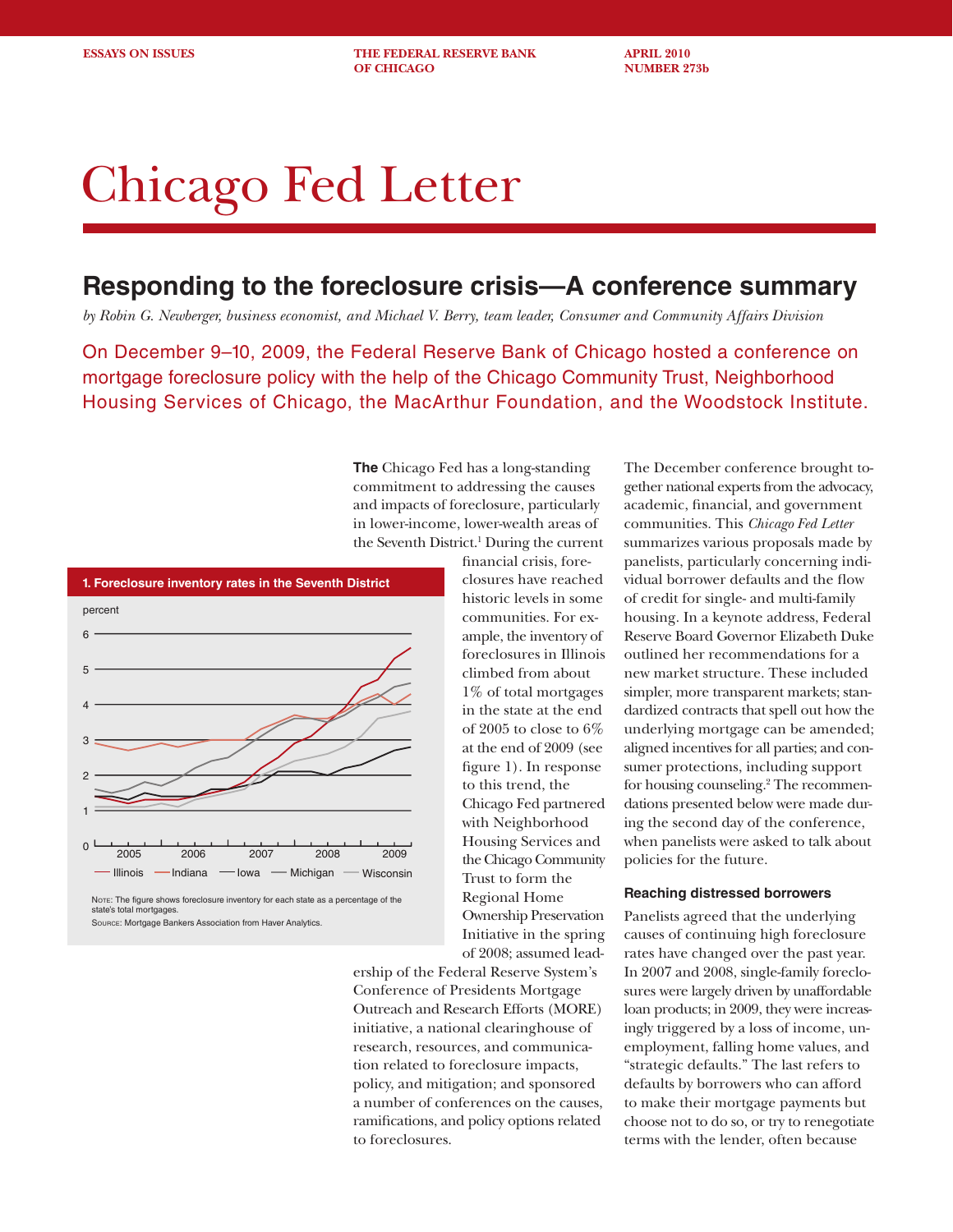their mortgage balances now exceed the market value of their homes. Panelists also agreed on the bleak prospects for a significant turnaround in the coming year. According to Mark Pearce, North Carolina Deputy Commissioner of Banks, nationwide one in four families with a mortgage will owe more than their home is worth in 2010.

Lender responses to the flood of defaults are also changing. Whereas nationwide, according to Pearce, one out of every two foreclosures initiated in 2008 was completed, the ratio for 2009 was one in seven. Lenders are learning that the cost of a

helped prevent 2,500 foreclosures in one year with this program and has reached about 12% of the targeted population.

#### **Keeping people in their homes**

Panelists also proposed: 1) expanding the use of mandatory mediation between borrowers and lenders; 2) streamlining the Obama administration's Home Affordable Modification Program (HAMP) process so that loan modifications are made permanent after three months of steady payments; 3) enacting bankruptcy reform that protects primary residences; and 4) imposing a moratorium on foreclosures for people who lose their jobs.

More information on the conference is available at www.chicagofed.org/webpages/events/2009/mortgage\_ foreclosure\_policy.cfm.

vacant home (which may deteriorate and sell for less than an occupied home) can quickly outweigh foregone mortgage payments. However, Craig Nickerson, National Community Stabilization Trust, noted that as more lenders opt to keep nonpaying homeowners in their properties, they risk encouraging others to seek similar relief or simply withhold payments.

A number of speakers stressed the importance of identifying distressed borrowers, as opposed to strategic defaulters, and communicating effectively with them about how they can avoid default. Sendhil Mullainathan, Harvard University, explained that counseling and modification programs have to be designed with the understanding that distressed borrowers tend to avoid contact with their lenders and servicers—even when it is in their best interest to make contact and explore their options. Mullainathan argued that policy efforts should focus on getting services to this hard-to-reach population before lenders foreclose.

For example, in North Carolina, Pearce explained, the law requires loan servicers to provide the state banking agency with a notice of foreclosure 45 days in advance of the filing. This gives the agency a chance to encourage delinquent homeowners to contact local housing counselors. The state calculates that it has

When borrowers cannot avoid default, Dean Baker, Center for Economic and Policy Research, proposed allowing them to stay in their homes as renters after foreclosure. He noted that Fannie Mae has recently started doing this under its Deed for Lease Program. This way, the community avoids adding to its inventory of vacant homes, which attract crime and reduce property values for everyone, and the lender retains an income stream from the property. Baker suggested that homeowners who convert to rental agreements could be allowed to convert back to ownership status after a defined period, assuming they have consistently made their full rental payments on time.

Elyse Cherry, Boston Community Capital (BCC), described the organization's SUN (Stabilizing Urban Neighborhoods) initiative, which allows defaulted homeowners to obtain a new loan on their existing home, based on a new appraised value. The new loans are structured such that borrowers cannot realize a near-term profit if markets improve, which helps to address concerns about fairness and moral hazard.

Mayor Jay Williams of Youngstown, Ohio, talked about his city's program to help build home equity as an incentive for homeowners to stay current on their mortgages. Williams explained that

Youngstown's housing supply was developed for the population that lived in the city prior to the collapse of the steel industry. Because this now represents a significant oversupply, home prices are not going to recover on their own. In response, the city developed a plan to demolish vacant single-family units based on a comprehensive review of each neighborhood. The goal is to spark an appreciation in home values within the next five to 15 years.

In Chicago, two newly formed cooperatives in the west and south suburbs are using Neighborhood Stabilization Program3 funds to seed property reclamation and redevelopment efforts. The key innovation of these groups, according to Robin Snyderman, Metropolitan Planning Council, and Jacques Sandberg, IFF (formerly Illinois Facilities Fund), is to encourage cooperation on housing, transportation, and land-use policies among municipalities that do not have the capacity to develop their own comprehensive solutions.

As noted earlier, unemployment has been an increasingly important factor in foreclosures since 2009, and community revitalization efforts clearly need to focus on jobs as well as home values. James Carr, National Community Reinvestment Coalition, suggested a job growth strategy based on job training and the promotion of business ownership.

Finally, Mullainathan encouraged people to think about mortgages and foreclosures as part of a broader consumer finance package and recommended the creation of programs to help people save for emergencies. Automatic savings mechanisms, like employer-sponsored plans that help workers save for retirement, would help people build up a financial buffer and, thereby, help prevent future foreclosure crises.

### **Housing markets and the flow of credit**

A critical issue in the recovery of the housing markets is the flow of credit to single-family and multi-family housing, particularly for lower-income households. Although 2009 was one of the most affordable times in recent history to buy a house—with low interest rates and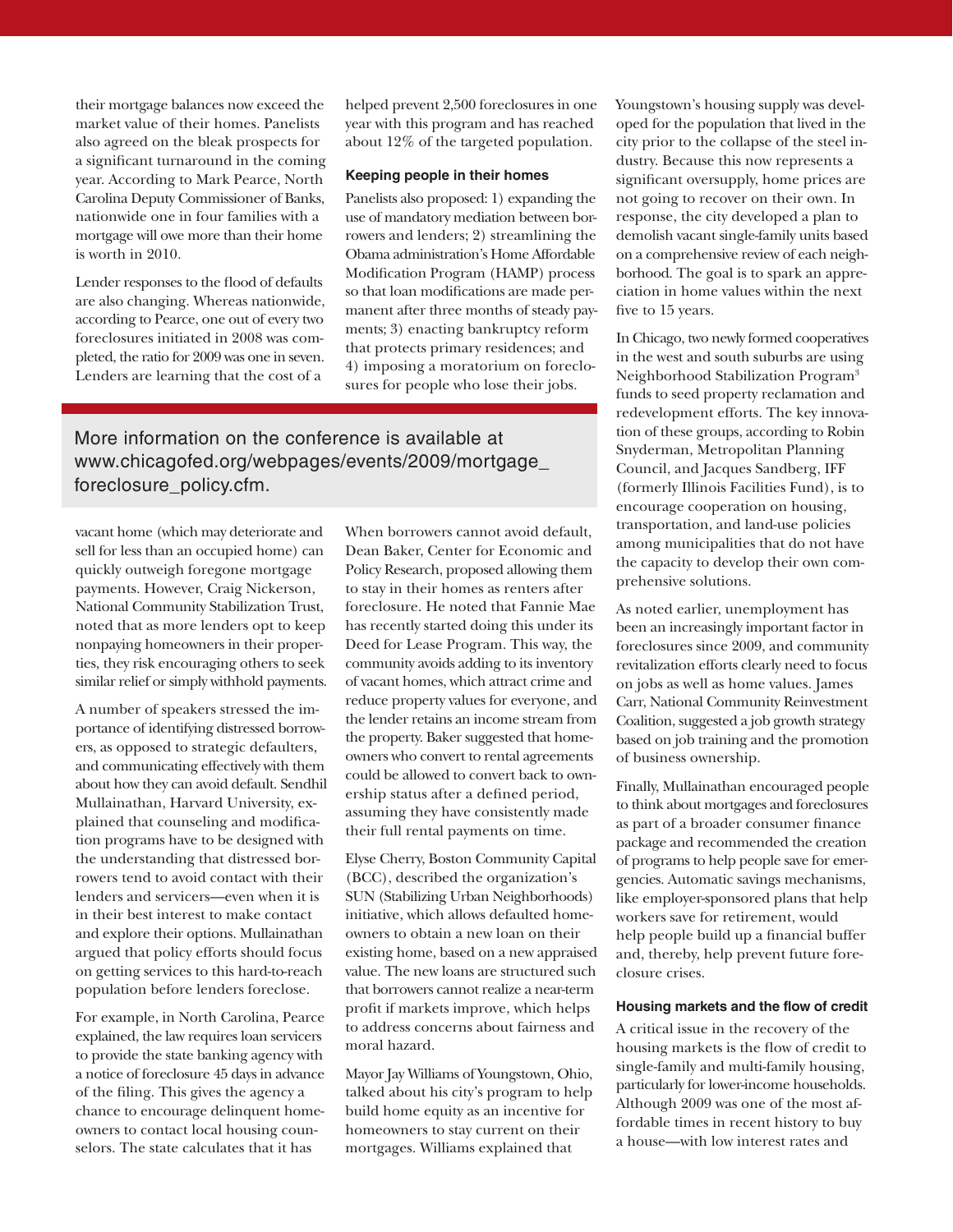falling home prices—market volume was about half the size of that in the early part of the decade. James Linnane, Wells Fargo Home Mortgage, cited factors on both the demand and supply sides that inhibited the flow of mortgage credit. Consumer confidence fell to its lowest point since 1980. And with the elimination of many mortgage products and brokers and the consolidation of lenders, the remaining mortgage originators had to build their capacity to accommodate the unprecedented volume of business.4 The transition from less restrictive to more restrictive underwriting and the implementation of hundreds of credit policy changes created additional complexity for lenders.

Several panelists highlighted the need to prevent the "financial pendulum," as Debra Schwartz, MacArthur Foundation, put it, from swinging too far back from a regulatory standpoint and cutting off credit to the lower end of the market. While policymakers and regulators are legitimately concerned about improving loan quality, getting credit flowing to borrowers is essential to recovery, not only for housing markets but for the economy as a whole.

Ellen Seidman, New America Foundation and ShoreBank Corporation, reminded the audience that in the 1990s, when "subprime mortgage" was not a pejorative term, the criteria that enabled lenders to lend safely to, by conventional standards, higher-risk borrowers were 1) products with no surprises regarding payment or escrows; 2) thorough and legitimate underwriting; and 3) collaboration among lenders, community organizations, and state and local governments, which in some cases provided subordinated, forgivable, or nonamortizing debt and other credit supports or enhancements. Seidman cautioned that a return to pre-1990 underwriting standards would have a negative impact on lower-income communities.

Keith Ernst, Center for Responsible Lending, noted that in recent years, borrowers at the low end of the credit spectrum were often targeted for poorly underwritten loan products. Today, he added, such borrowers are finding it

increasingly difficult to access mortgages at any price. This is having an adverse impact on many minority borrowers in particular. Ernst called for reasonable lending policies that allow responsibly underwritten credit to flow to impacted communities while prohibiting predatory lending.

Craig Nickerson, National Community Stabilization Trust, also described a mortgage system divided increasingly into the "haves" and "have-nots." Homeowners in the have-not neighborhoods are becoming less willing to pay their own mortgages as nearby properties deteriorate and their neighborhoods lose access to credit; the result is inevitable neighborhood decline. Nickerson identified the critical need for (but dearth of) capital to acquire and renovate distressed properties to stem this tide. He explained that low-cost capital to renovate properties is needed to attract lenders to provide first mortgages. He recommended leveraging government funds with private sector capital for this purpose.

Several panelists also discussed the role of government-sponsored enterprises (GSEs), such as Fannie Mae and Freddie Mac, and the Federal Housing Administration (FHA) in providing competition in the market for mortgages. Both Nickerson and Mark Willis, visiting scholar at the Ford Foundation, gave their support to the GSE model that balances shareholder interests with public sector obligations. Craig Marchbanks, Chicago Fed, argued that the GSEs' success would depend on their ability to engender confidence in their underwriting standards. This is a basic requirement to generate confidence in the secondary market, where mortgages are bundled and sold to investors. Willis also noted that whatever regulations are put in place for the GSEs, thought has to be given to creating a level playing field for the industry as a whole. He noted that unless all providers of mortgage credit are regulated equally, there will be a race to the bottom; the least regulated players will offer the mortgages they want, while the more regulated players will lose market share.

Panelists agreed that the FHA has an important role in offering mortgage credit

to borrowers with modest incomes or relatively weak credit histories. They gave the FHA high marks for its administrative improvements in making the application process friendlier to both borrowers and lenders. Linnane observed that FHA loans are less costly than other conventional loans with high loan-to-value ratios (i.e., low down payments) once mortgage insurance costs and other add-ons are included. Nickerson downplayed the risks associated with the FHA's market share growing from 3% to 30% between 2005 and 2009, as the FHA has hired new risk managers. He would nonetheless like to see the ratio of FHA-insured mortgages decline to 15%, he added, as other lenders compete for borrowers. Linnane noted that certain FHA lenders do face the risk of adverse selection as a growing number of other FHA lenders impose their own (internally developed) minimum credit scores on traditional FHA guidelines. He said it might be better to limit FHA lenders to applying FHA credit standards, with no authority to impose additional, more stringent criteria.

Willis drew on his experience with the Community Reinvestment Act (CRA) to illustrate the complexities associated with developing regulatory policy. CRA motivated many banks to dialogue with community groups and to set up specialized

Charles L. Evans, *President*; Daniel G. Sullivan, *Senior Vice President and Director of Research*; Douglas D. Evanoff, *Vice President, financial studies*; Jonas D. M. Fisher, *Vice President*, *macroeconomic policy research*; Daniel Aaronson*, Vice President*, *microeconomic policy research*; William A. Testa, *Vice President*, *regional programs*, *and Economics Editor*; Helen O'D. Koshy and Han Y. Choi, *Editors*; Rita Molloy and Julia Baker, *Production Editors*; Sheila A. Mangler, *Editorial Assistant.*

*Chicago Fed Letter* is published by the Economic Research Department of the Federal Reserve Bank of Chicago. The views expressed are the authors' and do not necessarily reflect the views of the Federal Reserve Bank of Chicago or the Federal Reserve System.

© 2010 Federal Reserve Bank of Chicago *Chicago Fed Letter* articles may be reproduced in whole or in part, provided the articles are not reproduced or distributed for commercial gain and provided the source is appropriately credited. Prior written permission must be obtained for any other reproduction, distribution, republication, or creation of derivative works of *Chicago Fed Letter* articles. To request permission, please contact Helen Koshy, senior editor, at 312-322-5830 or email Helen.Koshy@chi.frb.org. *Chicago Fed Letter* and other Bank publications are available at www.chicagofed.org.

ISSN 0895-0164